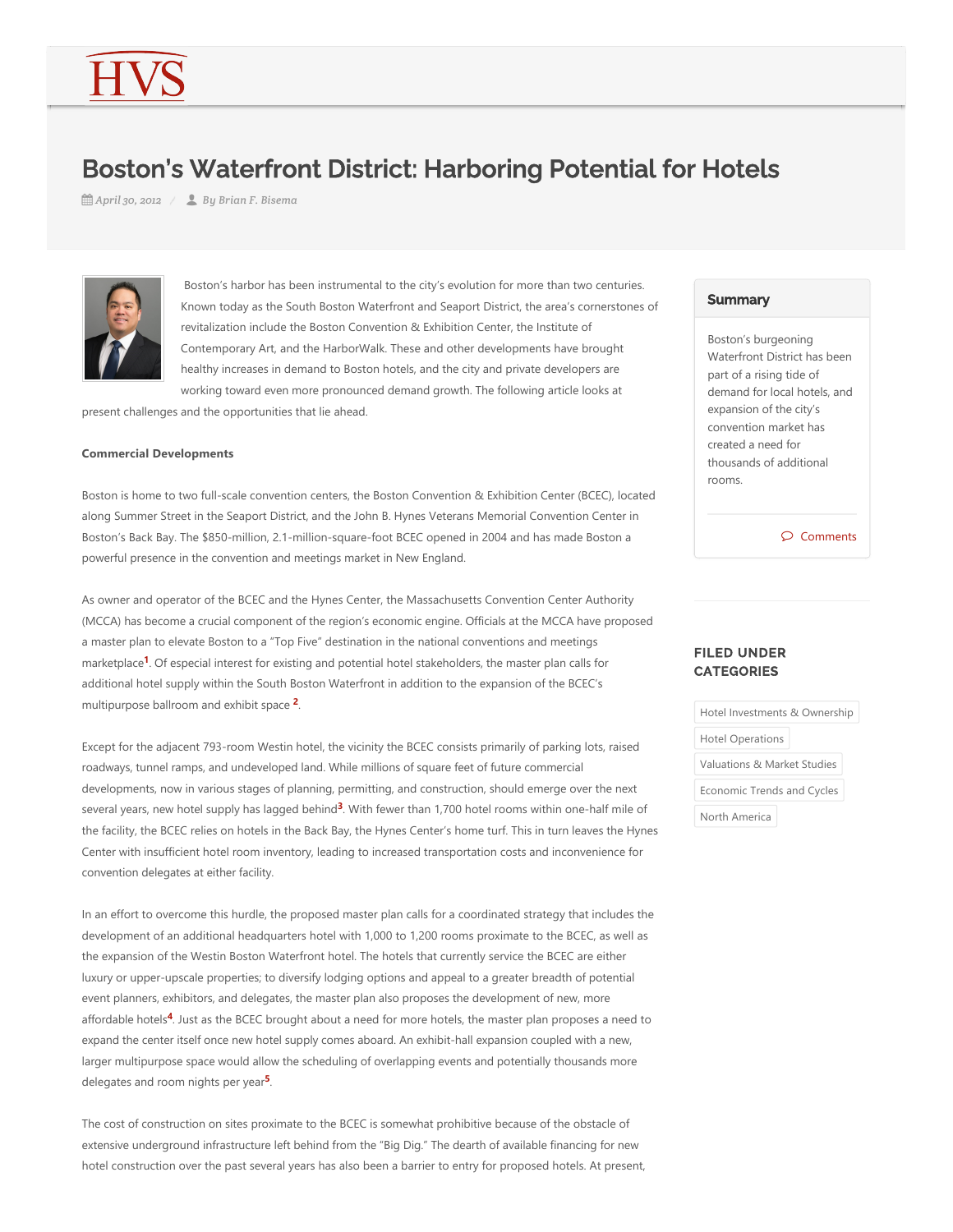assistance from the public sector is being sought through initiatives in the state legislature, the Governor's office, and the City of Boston. These initiatives include pre‐permitting of development sites, complementary development of neighboring sites through strategic land acquisition and control, and the easing of hotel‐ development restrictions "South of Summer Street," a fertile development ground for the lower‐priced hotels proposed in the master plan<sup>6</sup>.

# <span id="page-1-0"></span>**Convention Demand**

<span id="page-1-1"></span>MCCA officials expect 2012 to be the best year for convention business since 2007. Events held at the BCEC and Hynes Center are expected to generate approximately 601,000 hotel room nights and \$625 million in economic impact<sup>7</sup>. The general strengthening of the convention and meetings market has led to an increasing number of national and international attendees destined for the Boston area, and the demand for lodging is expected to outpace attendance growth in the near future as convention trends strengthen further. The continued success of the area's education, medical, and technology sectors has increased the city's magnetism, drawing in major events such as the National School Boards Association's Annual Conference, the Biotechnology Industrial Organization's International Convention, the Penny Arcade Expo (PAX) East, and many others<sup>8</sup>.

The table below details aggregate usage statistics for both of Boston's convention centers.

<span id="page-1-2"></span>

| Year     | Number of<br>Conventions | Percent<br>Change                                 | <b>Number of Delegates</b>                                                                               | Percent<br>Change |
|----------|--------------------------|---------------------------------------------------|----------------------------------------------------------------------------------------------------------|-------------------|
| 2005     | 241                      | -                                                 | 372,386                                                                                                  | -                 |
| 2006     | 276                      | 14.5 %                                            | 513,444                                                                                                  | 37.9%             |
| 2007     | 250                      | $-9.4$                                            | 772,557                                                                                                  | 50.5              |
| 2008     | 239                      | $-4.4$                                            | 914,549                                                                                                  | 18.4              |
| 2009     | 221                      | $-7.5$                                            | 690,905                                                                                                  | $-24.5$           |
| 2010     | 239                      | 8.1                                               | 773,387                                                                                                  | 11.9              |
| 2011     | 236                      | $-1.3$                                            | 626,904                                                                                                  | $-18.9$           |
| $2012$ * | 218                      | $-7.6$                                            | 662,984                                                                                                  | 5.8               |
|          |                          | *: Forecast as of December 31, 2011               |                                                                                                          |                   |
|          |                          |                                                   | Data represents Boston Convention & Exhibition Center & John B. Hynes Veterns Memorial Convention Center |                   |
|          |                          | Source: Massachusetts Convention Center Authority |                                                                                                          |                   |

#### **Lodging Trends**

Boston's well‐established and diversified economic base somewhat shielded the city's economy from the impact of the recent recession, and this includes the lodging sector. The following table presents occupancy, average rate, and RevPAR statistics from 2005 through 2011 for a select set of hotels representative of Boston's full‐ and select‐service hotel market.

| Year | Occupancy | <b>Average Rate</b> | <b>RevPAR</b> |
|------|-----------|---------------------|---------------|
| 2005 | 75.4 %    | \$169.44            | \$127.76      |
| 2006 | 76.1      | 187.17              | 142.44        |
| 2007 | 77.3      | 204.40              | 158.00        |
| 2008 | 74.4      | 214.12              | 159.39        |
| 2009 | 70.7      | 188.56              | 133.28        |
| 2010 | 75.6      | 196.53              | 148.48        |
| 2011 | 76.4      | 202.06              | 154.31        |

Citywide occupancy levels are likely to remain relatively stable, even with the proposed array of new supply. Boston's improving economy, and demand from segments with stakes in new and upcoming retail, office, and convention developments, should allow for sizable average rate gain over the long term. The entrance of highend hotels like the Hotel Veritas, the Ames Hotel, and the W Hotel Boston should further bolster average rates.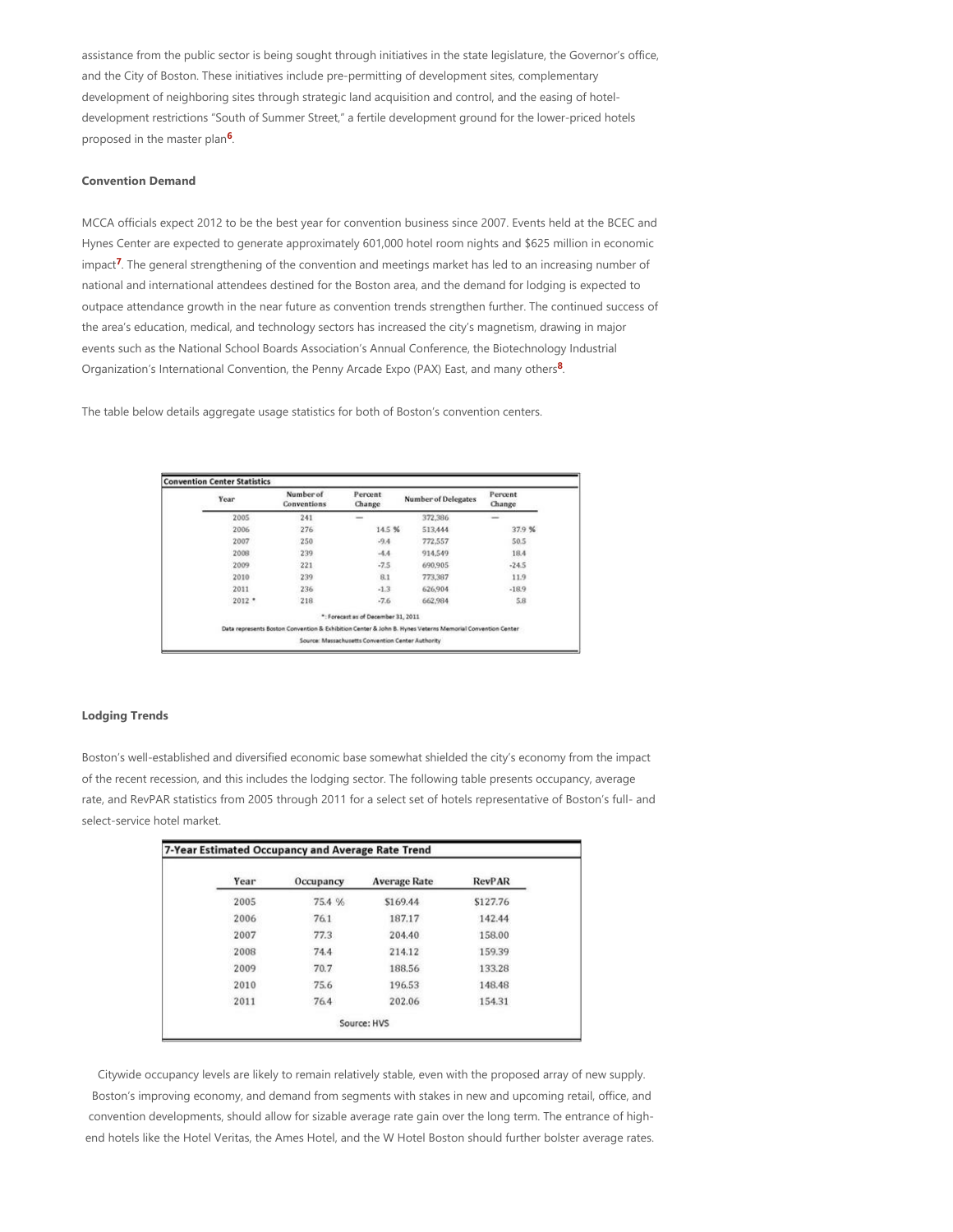#### <span id="page-2-0"></span>**New Hotel Supply on the Waterfront**

Developers are already heeding the calls for increased hotel supply in the South Boston Waterfront. Following are the hotel projects presently approved by the Boston Redevelopment Authority (BRA)<sup>9</sup>.

- 368 Congress Street: The former Boston Wharf Company's Stillings Building is being transformed into a 120‐ unit Residence Inn by Marriott with approximately 5,000 square feet of ground‐floor retail space. The developer plans to open the hotel in May of 2012.
- Seaport Square: The 23-acre site on Boston's Waterfront represents one of the largest undeveloped parcels in the city. Upon completion, the mixed‐use project is anticipated to comprise approximately 6.3 million square feet, with facilities including a 135-room boutique hotel in the Autograph Collection by Marriott in Block A; 539,900 square feet of residential and hotel space in Block D; a 248,000-square-foot hotel complex in Block N; and a 418,000‐square‐foot retail and hotel complex in Block P.
- Pier 4: A 314,000-square-foot hotel complex has been approved, though no building permits have yet been submitted.
- Fan Pier: A 500,000-square-foot hotel complex has been approved, though no building permits have yet been submitted.

#### **Hotel Values**

The *HVS 2011 U.S. Hotel Valuation Index* forecasts moderate growth in Boston's hotel values through 2015. Boston's per‐room values declined in 2008 and 2009, but recovered substantially in 2010. The table below illustrates historical and forecasted per‐room values for Boston hotels.

| Year    | Per-Room Value | Change in Value |  |
|---------|----------------|-----------------|--|
| 2006    | \$214,867      |                 |  |
| 2007    | 261,472        | 21.7%           |  |
| 2008    | 226,979        | $-13.2$         |  |
| 2009    | 190,991        | $-15.9$         |  |
| 2010    | 254,471        | 33.2            |  |
| $2011*$ | 274,823        | 8.0             |  |
| $2012*$ | 282,897        | 2.9             |  |
| $2013*$ | 310,502        | 9.8             |  |
| $2014*$ | 321,978        | 3.7             |  |
| $2015*$ | 354,173        | 10.0            |  |
|         | *Forecast      |                 |  |
|         | Source: HVS    |                 |  |

#### **Conclusion**

Boston is a gateway city, an advantageous trait when it comes to potential economic growth. The city's well‐ developed transportation infrastructure will only aid in channeling new sources of demand for the convention facilities and hotels, both existing and proposed, in the Seaport District and Back Bay. As various master plans find anchor, the new developments they sail into harbor should buoy local hotels above the troubled tides of the recent recession.

<sup>[1](#page-0-0)</sup> As rated by Tradeshow Week's list of Top Five Convention Cities for both domestic and international meeting planners.